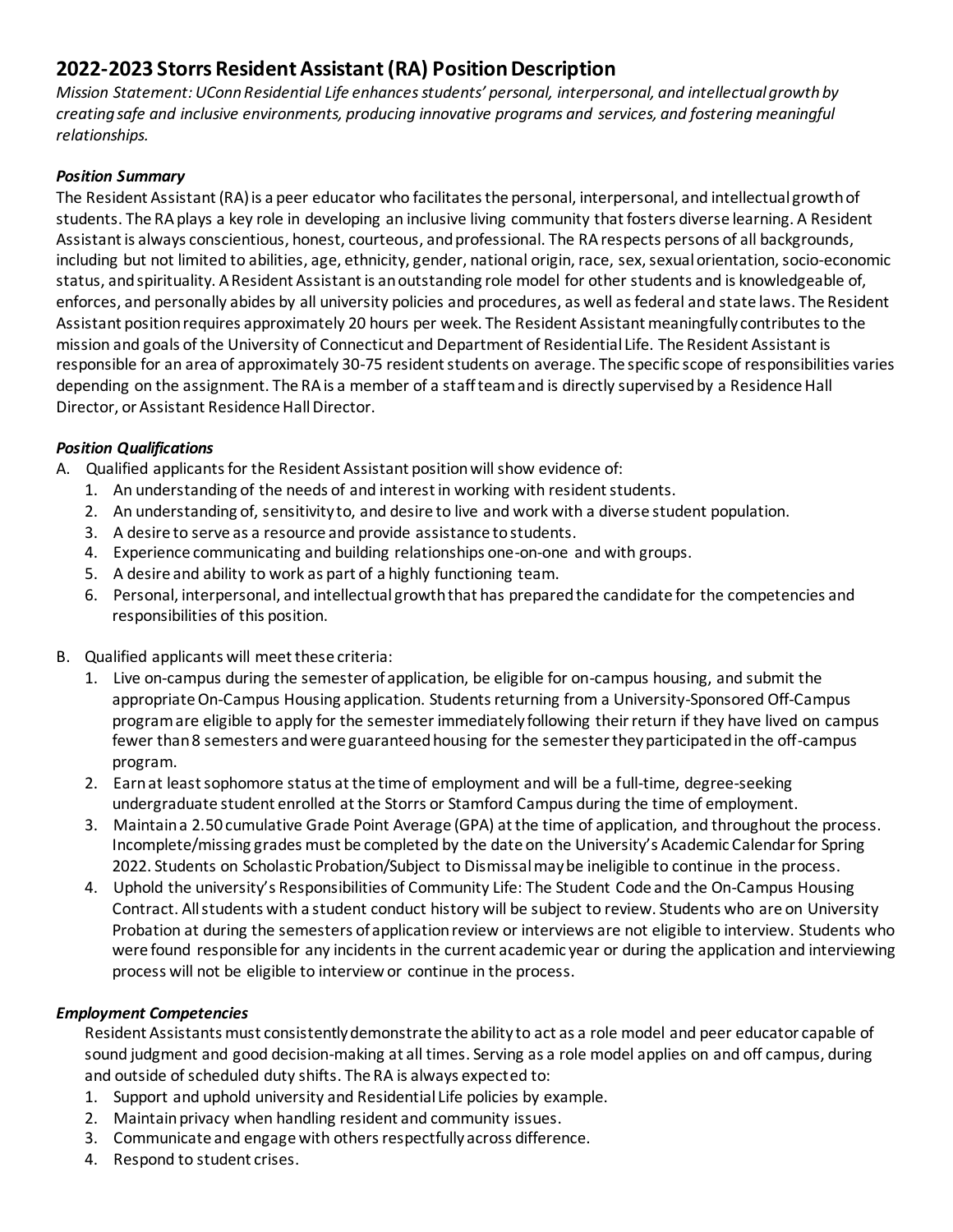- 5. Care for others in a responsible manner.
- 6. Care for oneself in a responsible manner.
- 7. Live as a responsible community member.

#### *Position Responsibilities*

A. Promote Residential Student Learning and Growth

Resident Assistants are responsible for promoting residential students' personal success, interpersonal competence, and intellectual fulfillment by facilitating the strategies included in Residential Life's intentional, year-long educational plan. Resident Assistants do this by:

- 1. Developing individual relationships with all residents in their area of assigned responsibility through regular interactions and intentional conversations.
- 2. Providing support, resources, and information to residents to assist them in navigating challenges and seeking opportunities.
- 3. Facilitating community conversations in their area of assigned responsibility for the purposes of sharing information, establishing community expectations, addressing concerns, and creating community interactions.
- 4. Fostering an engaged community in their area of assigned responsibility by being present in the community and building social connections among community members.
- 5. Recognizing the work of their residents, peers, supervisory staff, and campus partners.
- 6. Supporting the planning and delivery of programs and events as part of the larger residential area team.
- 7. Delivering passive educational and resource materials to residents in their area of assigned responsibility (for example: bulletin boards, newsletters, flyers, door postings, etc.).

## B. Develop an Inclusive Living Community

Resident Assistants are responsible for developing inclusive living communities that foster diverse learning within their assigned area of responsibility. An inclusive living community is one in which all members feel welcomed, valued, and respected, and where members are able to engage and learn from each other across their different identities and experiences.

Resident Assistants do this by:

- 1. Developing a residential community that is supportive and respectful of individual differences and rights of others.
- 2. Assisting community members in managing conflict between individuals and within groups to reach mutually negotiated resolutions.
- 3. Upholding and promoting the standards and expectations for behavior as part of the residential community, by:
	- 4. Educating community members about the policies and procedures of the University's Responsibilities of Community: The Student Code and the On Campus Housing Contract;
		- 5. Engaging community members in creating shared standards and expectations;
		- 6. Holding community members responsible for their actions by confronting and documenting behavior that violates these standards and expectations.

## C. Promoting and maintaining health and safety standards within the community by:

- 1. Educating community members about standards for health and safety
	- 2. Conducting routine fire, health, and safety inspections under the direction of supervisors
	- 3. Participating in rotating duty shifts during nights and weekend days, during which time the Resident Assistant will be responsible for responding to incidents and concerns within the community, conducting rounds of the community, being available during designated office hours, and at all times during the duty shift, via phone.
	- 4. Monitoring the area for safety concerns.
	- 5. Addressing issues related to safety, well-being, facilities, and emergencies by following Residential Life and university protocols.
- D. Perform Administrative Tasks
	- 1. Complete administrative responsibilities in a timely manner under the direction of supervisors.
	- 2. Communicate appropriately with students, staff, faculty and guests, including reading and responding to UConn email messages; usually within 24-48 hours (unless marked 'urgent').
	- 3. Attend and participate in pre-semester and in-service training sessions.
	- 4. Attend meetings with supervisor(s) on a regular basis.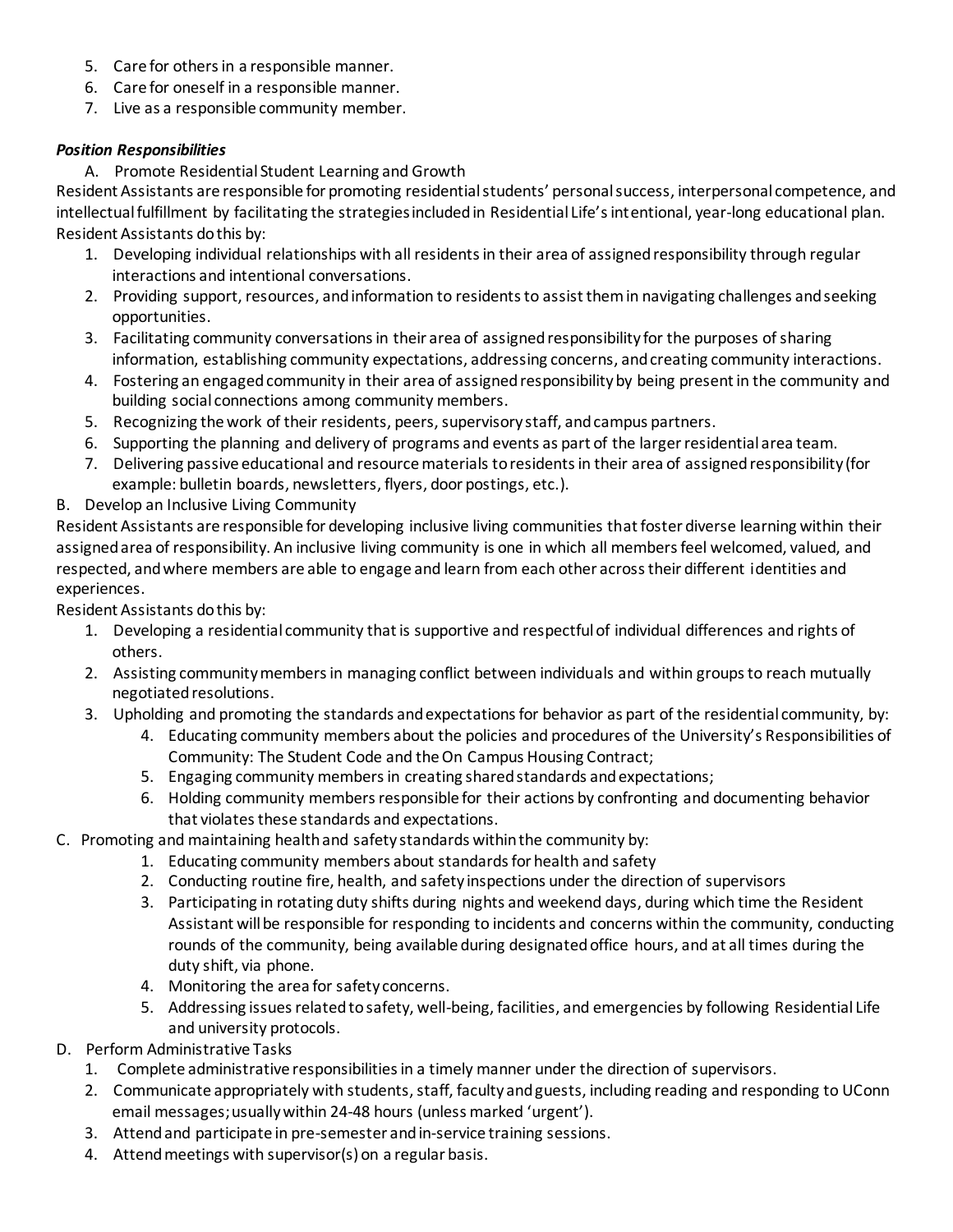- 5. Attend weekly area staff meetings (Wednesday, 7 to 9 p.m.).
- 6. Participate in administrative processes including:
	- a) Tracking and documentation of strategies for student learning and growth
	- b) Submitting incident reports
	- c) Submitting maintenance requests
	- d) Following Check-In and Check-Out procedures
	- e) Documenting Fire, Health, and Safety Inspections
- 7. Be available during designated required weekends, official residence hall openings, and for 24 hours after official residence hall closings.
- 8. Participate in interviewing candidates for departmental positions.
- 9. Participate in interviewing candidates for other positions as requested.
- E. Perform Other Duties as Assigned

#### *Learning Communities, Honors Communities, and Special Interest Communities*

Residential Life offers learning communities and special interest areas based previous or current experiences related to the program, or academic or social interests. These communities are designed to provide residents additional opportunities to learn and be involved through a specific interest or academic major. The Resident Assistant fulfills the responsibilities outlined previously in the context of the learning community's or special living area's purpose. In many cases, collaboration with a faculty or staff director will guide the special attention directed to the learning needs of the community.

Each learning community or special living area has unique characteristics, and the role of the RA may differ somewhat from area to area. Communication between the RA, the supervisor, residents, and the faculty or staff director is essential in determining goals and expectations and ultimately the success of each community.

#### A. Collaboration with the LC/Honors/Special Interest Community Team

As part of a Team that includes the supervisor(s), faculty or staff director, and other staff or leaders associated with the community, the Resident Assistant will participate in the following:

- 1. Learning Community RAs will meet (at least) monthly with the supervisor and faculty or staff director(s) to assess progress and plan for the future.
- 2. Honors RAs will meet 1-1 with a member of the Honors Programming Office at least once per semester.
- 3. Special Interest Community RAs will meet regularly with the supervisor and faculty or staff director(s) to assess progress and plan for the future.
- 4. Under direction of the supervisor, work closely with the LC/Honors/Special Interest Community Team in developing strategies to engage the community.
- 5. Invite the faculty or staff director to community events, as appropriate.
- 6. Communicate LC/Honors/Special Interest Community updates and information to resident participants.
- 7. Keep the faculty or staff director informed of community happenings on a regular basis.

#### B. Community-Specific Training and Opportunities

With direction from the supervisor(s) and as part of their position responsibilities, the Resident Assistant will attend trainings, meetings, or events specific to Learning Communities, Honors, or the special interest community.

#### *Terms and Conditions of Employment*

- A. In order to understand the needs of resident students, all applicants must be living on campus during the semester of application. In addition, students who wish to continue in the application process must be eligible for on-campus housing and submit the appropriate On-Campus Housing application.
- B. RAs are offered employment for one academic year and will be available for the entire employment period. Additional employment periods are based on job performance. Residential Life reserves the right to change the location of the RA's assignment, if needed. If an RA is offered additional employment offers for subsequent employment periods, Residential Life will notify the RA of the RA's assignment. RAs may be assigned a roommate, based on the need for student housing.
- C. Where applicable, RAs who have an apartment or suite/roommate may choose their apartment or suite/roommate. Due to the special nature of this relationship, it is expected that RAs engage in discussions with their apartment or suite/roommate about, but not limited to, the nature of their positions and other issues as outlined in The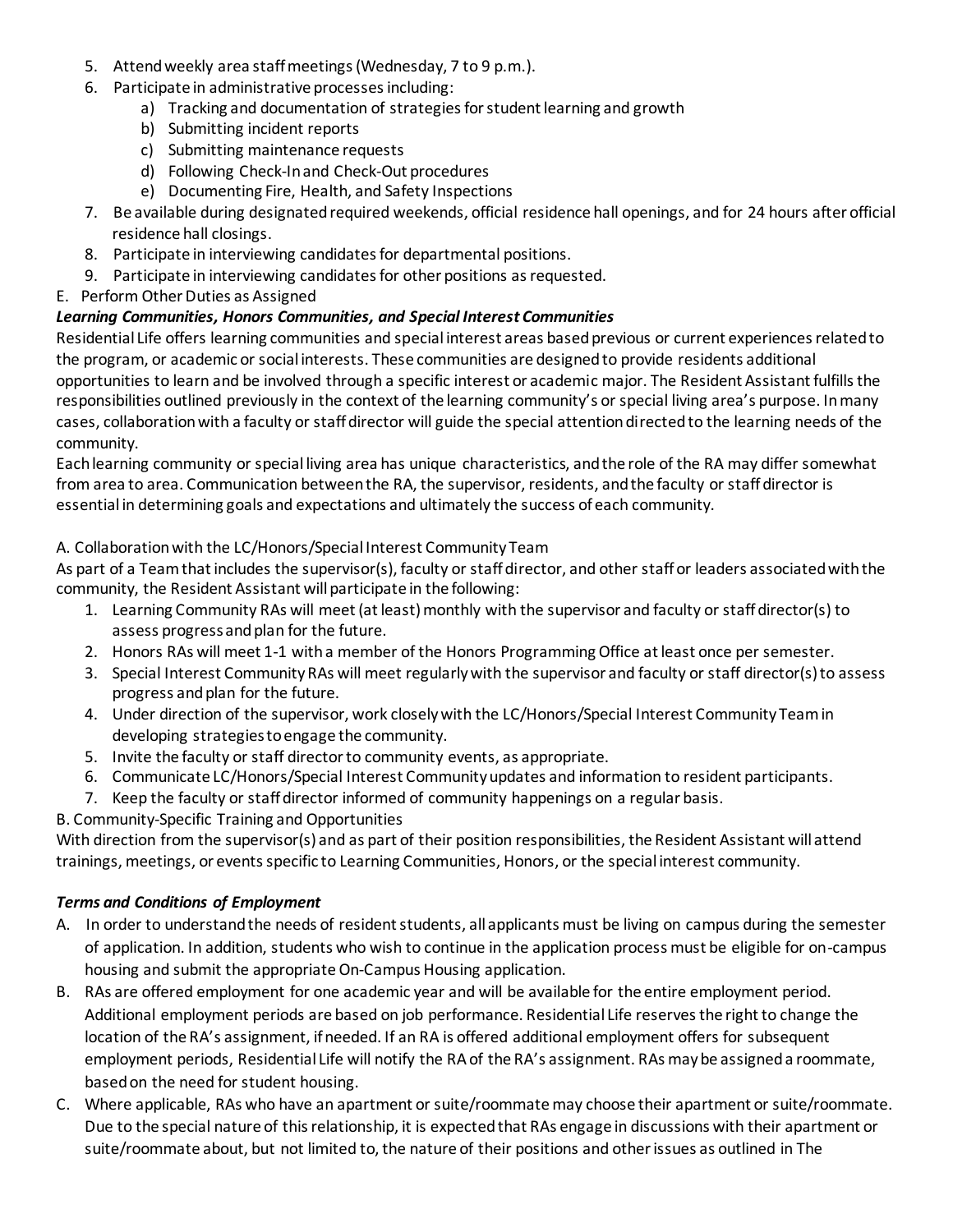HuskyMate Agreement. Residential Life encourages potential RAs to engage in this discussion at the time the RA selects their apartment or suite/roommate.

- D. RAs who are hired for the designated apartment areas, and Husky Village, who will not be graduating during the spring semester of their employment period, will continue to be employed for several weeks past the official closing. These dates will be in the RA's offer letter.
- E. RAs who are hired for Learning Communities, Honors, or Special Interest assignments should understand that their assignment to one of these communities is for the employment period offered, only. Should the RA be offered subsequent employment periods, Residential Life will determine the RA's assignment.
- F. RAs may not hold any academic work/learning experiences five (5) days/week (practicum, internships, co-op, student teaching, clinicals, etc.) during their first semester of employment. Five day/week academic commitments are those academic requirements that are in addition to, or substitute for, classes, which may or may not take the RA off-campus 5 days/week. RAs who are aware that their major program of study requires such a commitment in the upcoming semester must talk with their supervisor(s) about the impact this commitment may have on their RA position responsibilities. It may be determined that the RA will need to request a leave-of-absence from the position in order to meet their academic commitment.
- G. RAs may request a total of 10 days away from the position each semester. The requested days away may be requested during the fall and spring semester, excluding designated training periods, opening and closings. At all other times, the RA is required to spend each night in their RA assigned room.
- H. RAs will be available for opening and closing periods and applicable on Duty periods during the stipulated employment period. RAs will remain available through 24 hours after the official closing of their residential area. These dates include August (typically, the second week in August—the first day of classes), and January (typically the second week in January—first day of classes) pre-service training, Thanksgiving break, Winter Recess, and Spring break, and in the select residential areas that are open past graduation. If the RA wishes to remain in their assignment during break periods, the RAs will be asked to volunteer to be on paid duty during break and recess periods.
- I. An applicant will earn sophomore status at the time of employment. The Resident Assistant will be a full-time, degree-seeking undergraduate student enrolled at the Storrs or Stamford Campus during the time of employment. It is recommended that an RA carry no more than a normal course load as defined by the academic program (typically 15-17 credits). RAs should carefully review their academic progress and required course load to ensure successful completion of the RA's program.
- J. RAs will maintain a 2.50 cumulative Grade Point Average (GPA) throughout the term of employment. RAs on scholastic probation or subject to dismissal may be ineligible to continue in the position. This determination will be made based upon the actual term grade point average, and prior academic progress. Winter session and summer session(s) coursework will not be figured into the previous semester's grades for the purposes of maintaining the required grade point averages. The number of Incomplete or missing grades on the RA's transcript may also determine whetherthe RA is eligible to continue in the position. Grades will be checked at the conclusion of each semester. Winter session and summer session(s) coursework will not be figured into the previous semester's grades for the purposes of maintaining the required grade point average.
- K. RAs may remain in the position through their eighth semester of living on campus based on successful reappointment at the conclusion of each employment period. RAs whose academic programs require them to continue past their eighth semester living on campus, will not be eligible to remain in the RA position. Semesters accrued are cumulative and are verified by Residential Life's THD software.
- L. Upholding the University's Responsibilities of Community Life: The Student Code and The On-Campus Housing Contract are vital components of the RA position and represent a minimum expectation for assuming a leadership role in the community. All students with a student conduct history will be subject to review. Students who are on University Probation at the time of application review are not eligible to interview. Students who were found responsible for any incidents in the current academic year, or during the application and interviewing process, will not be eligible to interview, or continue in the process. Once hired, RAs who are found responsible for violation of the Code or Contract and are placed on University Probation, will immediately be terminated from their position. RAs found responsible but issued other decisions will be individually reviewed.